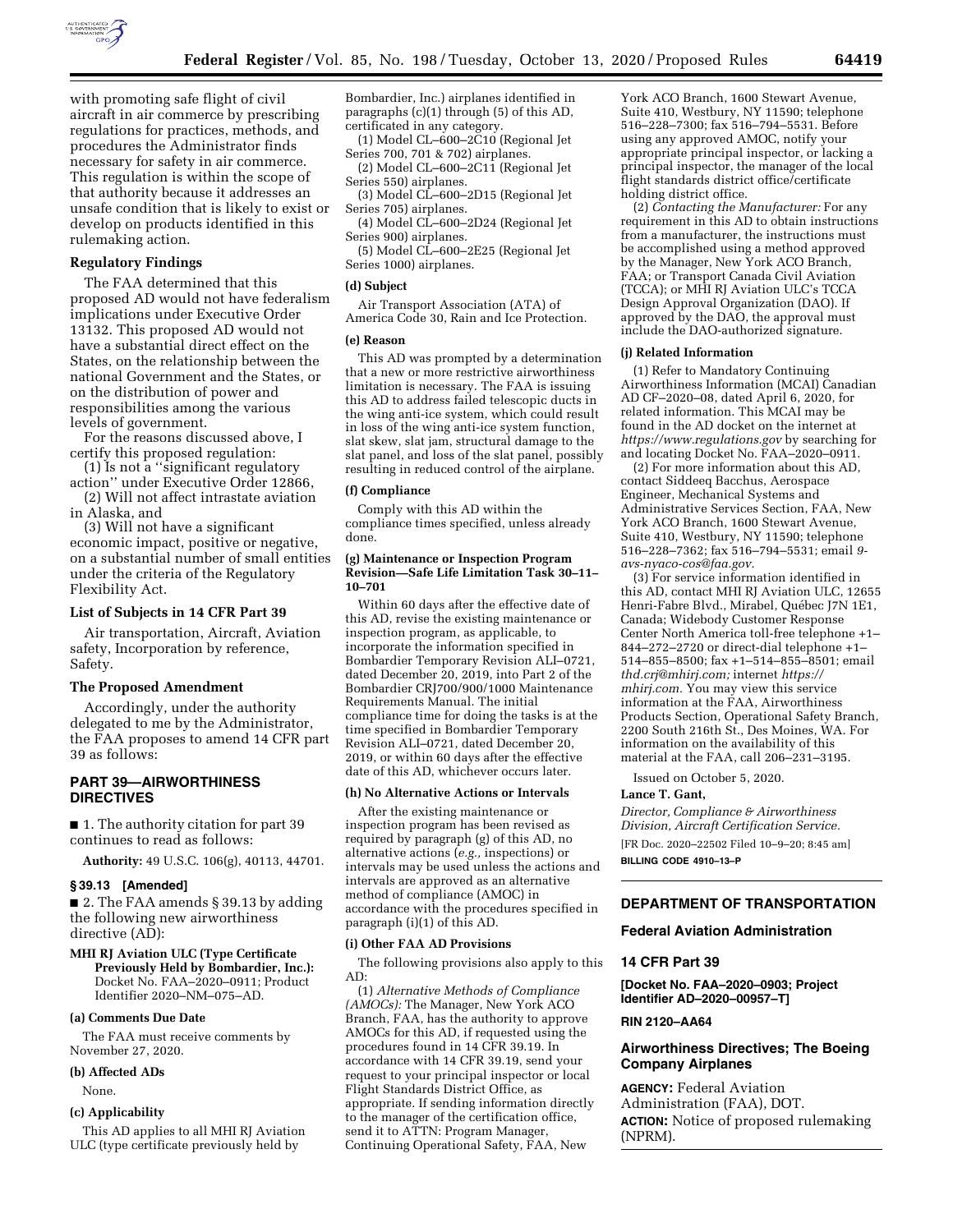**SUMMARY:** The FAA proposes to supersede Airworthiness Directive (AD) 2017–26–10 which applies to certain The Boeing Company Model 757 airplanes. AD 2017–26–10 requires deactivating the spoiler control module relays and capping and stowing the associated wiring on certain airplanes. Since the FAA issued AD 2017–26–10, Boeing has developed wiring changes for certain spoiler control modules (SCMs), which will improve the lateral handling qualities of the airplane during approach and landing. This proposed AD would require repetitive operational tests of the spoiler inhibit function. For certain airplanes, this proposed AD would require installing a new relay bracket assembly, making changes to the wire bundles for certain SCMs, installing new SCMs, measuring the clearance between a wire bundle and the top of the new relay bracket assembly, and applicable on-condition actions. For a certain other airplane, this proposed AD would require changing certain wire bundles. The FAA is proposing this AD to address the unsafe condition on these products.

**DATES:** The FAA must receive comments on this proposed AD by November 27, 2020.

**ADDRESSES:** You may send comments, using the procedures found in 14 CFR 11.43 and 11.45, by any of the following methods:

• *Federal eRulemaking Portal:* Go to *[https://www.regulations.gov.](https://www.regulations.gov)* Follow the instructions for submitting comments.

• *Fax:* 202–493–2251.

• *Mail:* U.S. Department of Transportation, Docket Operations, M– 30, West Building Ground Floor, Room W12–140, 1200 New Jersey Avenue SE, Washington, DC 20590.

• *Hand Delivery:* Deliver to Mail address above between 9 a.m. and 5 p.m., Monday through Friday, except Federal holidays.

For service information identified in this NPRM, contact Boeing Commercial Airplanes, Attention: Contractual & Data Services (C&DS), 2600 Westminster Blvd., MC 110–SK57, Seal Beach, CA 90740–5600; telephone 562–797–1717; internet *[https://](https://www.myboeingfleet.com)*

*[www.myboeingfleet.com.](https://www.myboeingfleet.com)* You may view this service information at the FAA, Airworthiness Products Section, Operational Safety Branch, 2200 South 216th St., Des Moines, WA. For information on the availability of this material at the FAA, call 206–231–3195. It is also available on the internet at *<https://www.regulations.gov>* by searching for and locating Docket No. FAA–2020–0903.

# **Examining the AD Docket**

You may examine the AD docket on the internet at *[https://](https://www.regulations.gov) [www.regulations.gov](https://www.regulations.gov)* by searching for and locating Docket No. FAA–2020– 0903; or in person at Docket Operations between 9 a.m. and 5 p.m., Monday through Friday, except Federal holidays. The AD docket contains this NPRM, any comments received, and other information. The street address for Docket Operations is listed above. Comments will be available in the AD docket shortly after receipt.

**FOR FURTHER INFORMATION CONTACT:**  Katherine Venegas, Aerospace Engineer, Cabin Safety and Environmental Systems Section, FAA, Los Angeles ACO Branch, 3960 Paramount Boulevard, Lakewood, CA 90712–4137; phone: 562–627–5353; fax: 562–627– 5210; email: *[Katherine.Venegas@](mailto:Katherine.Venegas@faa.gov) [faa.gov.](mailto:Katherine.Venegas@faa.gov)* 

### **SUPPLEMENTARY INFORMATION:**

#### **Comments Invited**

The FAA invites you to participate in this rulemaking by submitting written comments, data, or views about this proposal. The most helpful comments reference a specific portion of the proposal, explain the reason for any recommended change, and include supporting data. To ensure the docket does not contain duplicate comments, commenters should submit only one copy of the comments. Send your comments to an address listed under the **ADDRESSES** section. Include ''Docket No. FAA–2020–0903; Project Identifier AD– 2020–00957–T'' at the beginning of your comments.

Except for Confidential Business Information (CBI) as described in the following paragraph, and other information as described in 14 CFR 11.35, the FAA will post all comments received, without change, as well as a report summarizing each substantive public contact with FAA personnel concerning this proposed rulemaking. Before acting on this proposal, the FAA will consider all comments received by the closing date for comments. The FAA will consider comments filed after the comment period has closed if it is possible to do so without incurring expense or delay. The FAA may change this NPRM because of those comments.

# **Confidential Business Information**

CBI is commercial or financial information that is both customarily and actually treated as private by its owner. Under the Freedom of Information Act (FOIA) (5 U.S.C. 552), CBI is exempt from public disclosure. If your comments responsive to this NPRM

contain commercial or financial information that is customarily treated as private, that you actually treat as private, and that is relevant or responsive to this NPRM, it is important that you clearly designate the submitted comments as CBI. Please mark each page of your submission containing CBI as ''PROPIN.'' The FAA will treat such marked submissions as confidential under the FOIA, and they will not be placed in the public docket of this NPRM. Submissions containing CBI should be sent to Katherine Venegas, Aerospace Engineer, Cabin Safety and Environmental Systems Section, FAA, Los Angeles ACO Branch, 3960 Paramount Boulevard, Lakewood, CA 90712–4137; phone: 562–627–5353; fax: 562–627–5210; email: *[Katherine.Venegas@faa.gov.](mailto:Katherine.Venegas@faa.gov)* Any commentary that the FAA receives which is not specifically designated as CBI will be placed in the public docket for this rulemaking.

#### **Discussion**

The FAA issued AD 2017–26–10, Amendment 39–19141 (82 FR 61675, December 29, 2017) (''AD 2017–26– 10''), for certain The Boeing Company Model 757 airplanes. AD 2017–26–10 requires deactivating the spoiler control module relays and capping and stowing the associated wiring on certain airplanes. AD 2017–26–10 resulted from a report of an uncommanded spoiler movement during flap configuration just before landing. The FAA issued AD 2017–26–10 to address a failure condition that can cause an uncommanded spoiler movement resulting in loss of controllability of the airplane during the approach phase of flight.

# **Actions Since AD 2017–26–10 Was Issued**

Since the FAA issued AD 2017–26– 10, Boeing has developed wiring changes for SCMs M530 and M531. These wiring changes will prevent control wheel inputs to spoiler pairs 1 and 12 and 5 and 8 when the flaps are extended to a landing configuration position (flaps in the detent 25 or detent 30 position). The FAA has determined that this change will improve the lateral handling qualities of the airplane during approach and landing and it is considered the final action to address the identified unsafe condition.

## **Related IBR Under 1 CFR Part 51**

The FAA reviewed Boeing Alert Requirements Bulletin 757–27A0158 RB, dated July 9, 2020. The service information describes procedures for installing a new relay bracket assembly,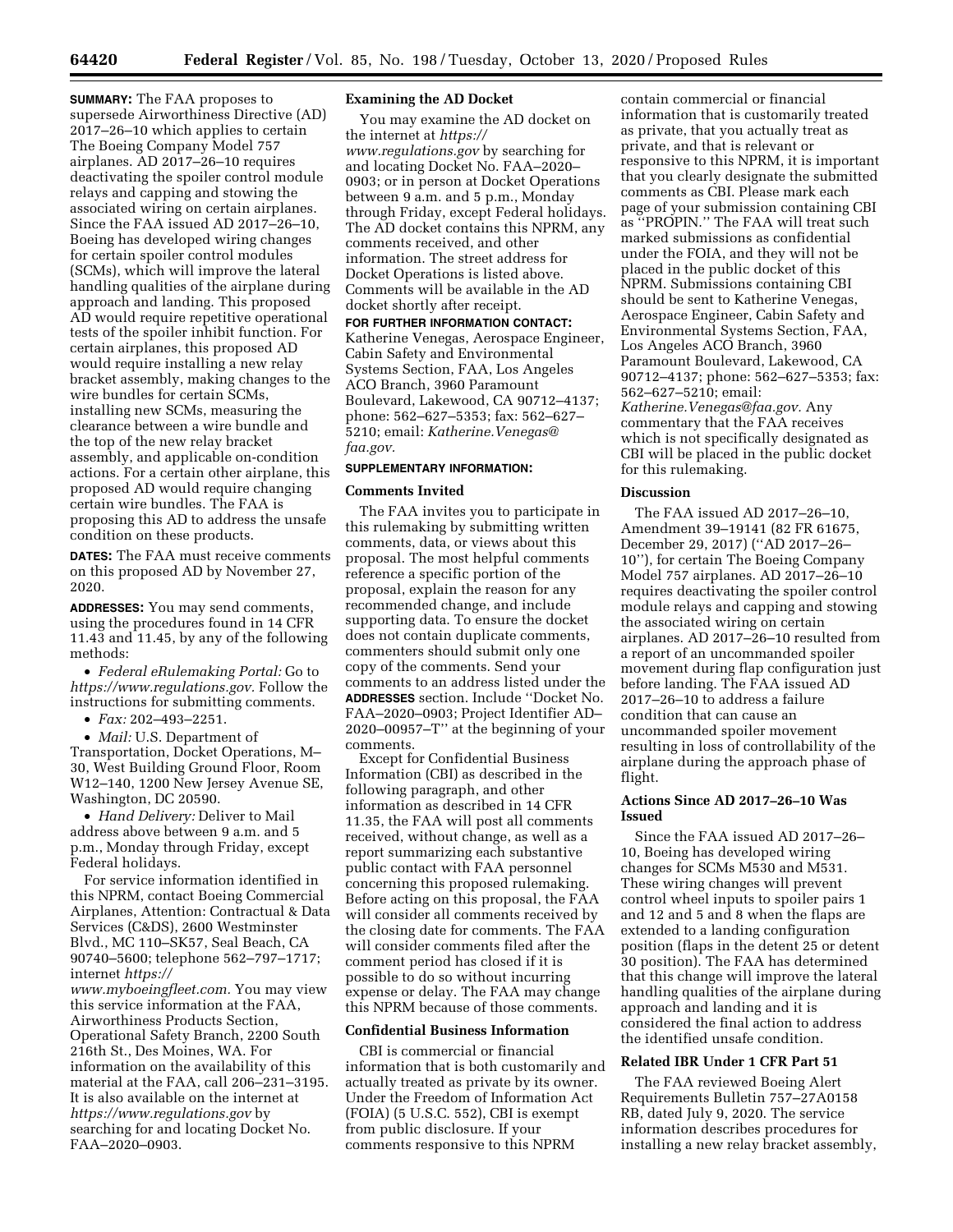making changes to the wire bundles for the SCMs, installing new SCMs, measuring the clearance between a wire bundle and the top of new relay bracket assembly, changing certain wire bundles, repetitive operational tests of the spoiler inhibit function, and applicable on-condition actions. Oncondition actions include installing a new protective sleeve, heat shrinkable to the wire bundle, doing a landing configurations warning module landing flap tests, and doing a system test for the SCMs. This service information is reasonably available because the interested parties have access to it through their normal course of business or by the means identified in the **ADDRESSES** section.

# **Minimum Equipment List (MEL) Provision**

The FAA allows operators to utilize a MEL for time-limited operation with certain equipment inoperative, after which the system must be fully restored. (See 14 CFR 91.213, 121.628, 125.201, and 129.14.) This proposed AD would continue to allow use of an existing FAA-approved MEL even if the spoiler inhibit function (SIF) system is inoperable, so long as the operator's

existing FAA-approved MEL has a provision to allow for this inoperability.

### **FAA's Determination**

The FAA is proposing this AD because the agency evaluated all the relevant information and determined the unsafe condition described previously is likely to exist or develop in other products of the same type design.

# **Proposed AD Requirements**

This proposed AD would retain none of the requirements of AD 2017–26–10. This proposed AD would also require accomplishment of the actions identified in Boeing Alert Requirements Bulletin 757–27A0158 RB, dated July 9, 2020, described previously, except for any differences identified as exceptions in the regulatory text of this proposed AD.

For information on the procedures and compliance times, see this service information at *[https://](https://www.regulations.gov) [www.regulations.gov](https://www.regulations.gov)* by searching for and locating Docket No. FAA–2020– 0903.

# **Explanation of Requirements Bulletin**

The FAA worked in conjunction with industry, under the Airworthiness

# ESTIMATED COSTS FOR REQUIRED ACTIONS

Directive Implementation Aviation Rulemaking Committee (AD ARC), to enhance the AD system. One enhancement is a process for annotating which steps in the service information are ''required for compliance'' (RC) with an AD. Boeing has implemented this RC concept into Boeing service bulletins.

In an effort to further improve the quality of ADs and AD-related Boeing service information, a joint process improvement initiative was worked between the FAA and Boeing. The initiative resulted in the development of a new process in which the service information more clearly identifies the actions needed to address the unsafe condition in the ''Accomplishment Instructions.'' The new process results in a Boeing Requirements Bulletin, which contains only the actions needed to address the unsafe condition (*i.e.,*  only the RC actions).

# **Costs of Compliance**

The FAA estimates that this proposed AD affects 626 airplanes of U.S. registry. The FAA estimates the following costs to comply with this proposed AD:

| Action                                                                           | Labor cost                                                         | Parts cost    | Cost per product   | Cost on U.S. operators  |
|----------------------------------------------------------------------------------|--------------------------------------------------------------------|---------------|--------------------|-------------------------|
| Installations, measurement,<br>and wire bundle changes<br>(groups 1-22; 625 air- | 105 work-hours $\times$ \$85 per<br>hour = $$8,925$ .              | Up to \$7,230 | Up to \$16,155     | Up to \$10,096,875.     |
| planes).<br>Wire bundle change (group<br>23; 1 airplane).                        | 9 work-hours $\times$ \$85 per<br>hour = $$765.$                   |               |                    | \$925.                  |
| Operational test (all<br>groups; 626 airplanes).                                 | 5 work-hours $\times$ \$85 per<br>hour = $$425$ per test<br>cvcle. |               | 425 per test cycle | 266,050 per test cycle. |

The FAA estimates the following costs to do any necessary on-condition actions that would be required. The FAA has no way of determining the

number of aircraft that might need these on-condition actions:

# ESTIMATED COSTS OF ON-CONDITION COSTS

| Action | Labor cost | Parts cost | Cost per<br>product |
|--------|------------|------------|---------------------|
|        |            |            | \$840               |

\* The FAA has received no definitive data on the parts cost for the on-condition installation specified in this proposed AD.

# **Authority for This Rulemaking**

Title 49 of the United States Code specifies the FAA's authority to issue rules on aviation safety. Subtitle I, Section 106, describes the authority of the FAA Administrator. Subtitle VII, Aviation Programs, describes in more detail the scope of the Agency's authority.

The FAA is issuing this rulemaking under the authority described in Subtitle VII, Part A, Subpart III, Section 44701, General requirements. Under that section, Congress charges the FAA with promoting safe flight of civil aircraft in air commerce by prescribing regulations for practices, methods, and procedures the Administrator finds

necessary for safety in air commerce. This regulation is within the scope of that authority because it addresses an unsafe condition that is likely to exist or develop on products identified in this rulemaking action.

# **Regulatory Findings**

The FAA has determined that this proposed AD would not have federalism